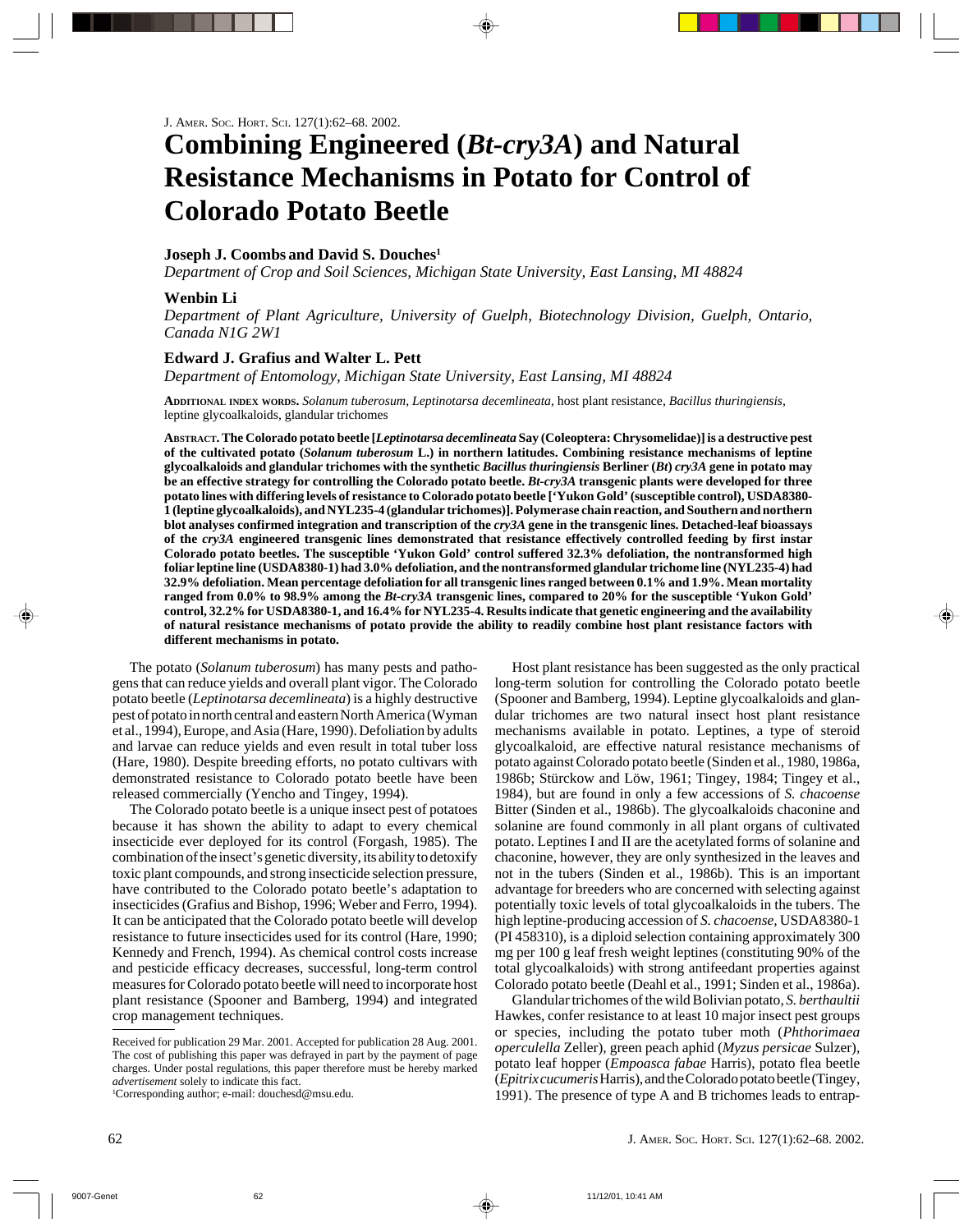ment and death of small-bodied insects (Gregory et al., 1986) and reduces developmental time, survival, and oviposition of Colorado potato beetle (Casagrande, 1982; Wright et al., 1985; Yencho and Tingey, 1994). The trichomes of *S. berthaultii* are associated with insect responses including host avoidance, restlessness, reduced feeding, reduced development, reduced adult weight, reduced reproductive performance, decreased longevity, and increased mortality (Tingey, 1991). Plaisted et al. (1992) released a glandular trichome germplasm line NYL235-4. This line caused a 40% to 70% reduction in Colorado potato beetle population densities of first generation larvae and up to 90% reduction in first generation adults and second generation larvae, compared with commercial controls (Plaisted et al., 1992).

The bacterium, *Bacillus thuringiensis* (*Bt*) ssp. *tenebrionis* Berliner, produces a Cry3A protein that has toxic effects on Coleoptera, including Colorado potato beetle (Krieg et al., 1983). The choice of a *Bt* gene for engineering host plant resistance has multiple advantages. *Bt* proteins have very specific modes of action, such that a protein with specific toxicity towards Coleoptera would not be toxic to other orders of insects; and *Bt* crystal proteins have not shown any toxicity towards humans, other mammals, or birds (Lavrik et al., 1995). Synthetic *Bt*-*cry3A* genes have been constructed specifically to optimize expression in plants (Adang et al., 1993; Perlak et al., 1993; Sutton et al., 1992). The ability to transform and express *Bt* in plants provides a high-dose strategy of deploying *Bt* toxins for specific insect control.

Current integrated crop management strategies of potato include various combinations of cultural practices and chemical controls (Reiners et al., 2000). Additionally, engineered host plant resistant cultivars are also available (Sherman, 2000). However, insecticide applications continue to be the primary means used by growers to control Colorado potato beetle. New strategies must be developed to offer other options for use in integrated pest management programs. Development of combined natural and engineered host plant resistance mechanisms in potato will provide alternatives for control of Colorado potato beetle in an integrated pest management program.

The overall objective of this research was to generate and test combined engineered and natural resistance mechanisms in potato for effective management of Colorado potato beetle. The specific objectives were to: 1) transform a high leptine-expressing diploid line, a glandular trichome line, and a susceptible cultivar with a synthetic *Bt-cry3A* gene, 2) characterize the insertion and transcription of the *Bt-cry3A* in these transgenic lines, and 3) evaluate resistance of the combined natural and engineered host plant resistance mechanism lines to Colorado potato beetle in no-choice, detached-leaf bioassays.

#### **Materials and Methods**

**PLANT MATERIAL.** Plant materials used for transformation were 'Yukon Gold'  $(2n = 4x = 48)$ , USDA8380-1  $(2n = 2x = 24)$ , and NYL235-4 (2n = 4x = 48). 'Yukon Gold' is a yellow-flesh tablestock cultivar (Johnston and Rowberry 1981) that is susceptible to the Colorado potato beetle. The high leptine-producing accession of *S. chacoense,* USDA8380-1 (PI 458310), is a diploid selection containing ≈300 mg per 100 g leaf fresh weight leptines (constituting 90% of the total glycoalkaloids) with strong antifeedant properties against Colorado potato beetle (Deahl et al., 1991; Sinden et al., 1986a). The germplasm line NYL235-4 is a result of a 2x x 4x cross between *S. tuberosum* 'Hudson' and

*S. berthaultii* (PI 310925) and six generations of backcrossing, and has resistance to Colorado potato beetle via glandular trichomes (Plaisted et al., 1992). The *Bt-cry3A* transgenic line RBN15, obtained from John Kemp (New Mexico State University, Las Cruces), is a transgenic 'Russet Burbank' line with the *Bt-cry3A* gene under control of a CaMV35S promoter. RBN15 was selected from more than 20 different *Bt-cry3A* transgenic 'Russet Burbank' lines for strong resistance to Colorado potato beetle and was used as a positive control.

All potato lines were maintained in tissue culture by nodal propagation in  $25 \times 150$ -mm culture tubes or GA-7 Magenta vessels (Magenta Corp., Chicago, Ill.) in modified Murashige and Skoog (MS) (1962) medium (MS salts at  $4.3 \text{ g} \cdot \text{L}^{-1}$ , 3% sucrose, 1.4 mm sodium phosphate, 1.1 mm thiamine, 0.55 mm myoinositol, pH 6.0, and Bactoagar at  $8 \text{ g} \cdot \text{L}^{-1}$  (Difco, Detroit, Mich.)). All culture tubes, Magenta vessels, and petri dishes were sealed with surgical tape (Micropore; 3M Co., St. Paul, Minn.). Cultures were maintained at  $25 \pm 2$  °C with a 16-h photoperiod of 30  $\mu$ mol·m<sup>-2</sup>·s<sup>-1</sup> produced by cool-white fluorescent lamps, as measured at 25 cm from the light source.

**TRANSFORMATION.** The gene used in this study was supplied by John Kemp at New Mexico State University and included a synthetic *Bt-cry3A* gene optimized for expression in plants (Sutton et al., 1992). The *cry3A* gene was subcloned into vector pE1120 resulting in a plasmid (pSPUD8) that included the constitutive  $(ocs)$ <sub>3</sub>mas promoter and the selectable marker neomycin phosphotransferase (*nptII*) under the control of its own nopaline synthase promoter. The resulting plasmid, pSPUD8, was introduced into *Agrobacterium tumefaciens* Smith and Townsend strain LBA4404 (Clontech, Palo Alto, Calif.) by triparental mating (Bevan, 1984).

*Bt*-*cry3A* transgenic potato lines were generated using *A. tumefaciens*-mediated transformation (Li et al., 1999). The plants were prepared for transformation by removing leaf tip and petiole ends from tissue culture plantlet leaves; stem pieces were also used, carefully avoiding any meristematic tissue by cutting between nodes.

When callus nodules produced shoots 5 to 7 mm in length, the shoots were excised and placed in rooting medium (modified MS medium with the addition of kanamycin at  $50 \,\text{mg-L}^{-1}$ ) in  $25 \times 150$ mm culture tubes. Only a single shoot was removed from each callus to ensure selection from independent transformation events. Rooted transformants, expressing resistance to kanamycin were maintained in tissue culture by micropropagation and were transplanted to 3.8-L pots in the greenhouse for further analyses. Unless otherwise stated, all chemicals used were obtained from Sigma Chemical Co. (St. Louis, Mo.).

**MOLECULAR CHARACTERIZATION: POLYMERASE CHAIN REAC-TION (PCR).** DNA was isolated by the quick DNA method (Wang et al., 1993) from one 8-mm-diameter leaf disc of a young (4 to 5 weeks old), greenhouse-grown, tissue culture transplant. For PCR, 1 mL of the resulting DNA was used directly. PCR components for 40 mL reactions were used following Gibco BRL instructions (Gaithersburg, Md.)  $(1 \times PCR)$  buffer, 0.2 mm dNTP mixture,  $1.5 \text{ mm MgCl}_2$ ,  $1.0 \text{ mm of each primer}$ ,  $100 \text{ ng template}$ DNA, and 2.5 U Taq DNA polymerase).

Optimal primers for amplifying a region of the *cry3A* gene were selected using DNASTAR (DNASTAR, Inc., Madison, Wis.). Two 25-base primers were chosen to amplify a 439 base pair (bp) length DNA fragment between bases 253 and 692 of the synthetic *cry3A* gene. The primer sequence complimentary to the transcribed strand was 5'-GAG CTG CAA GGC CTT CAA AAC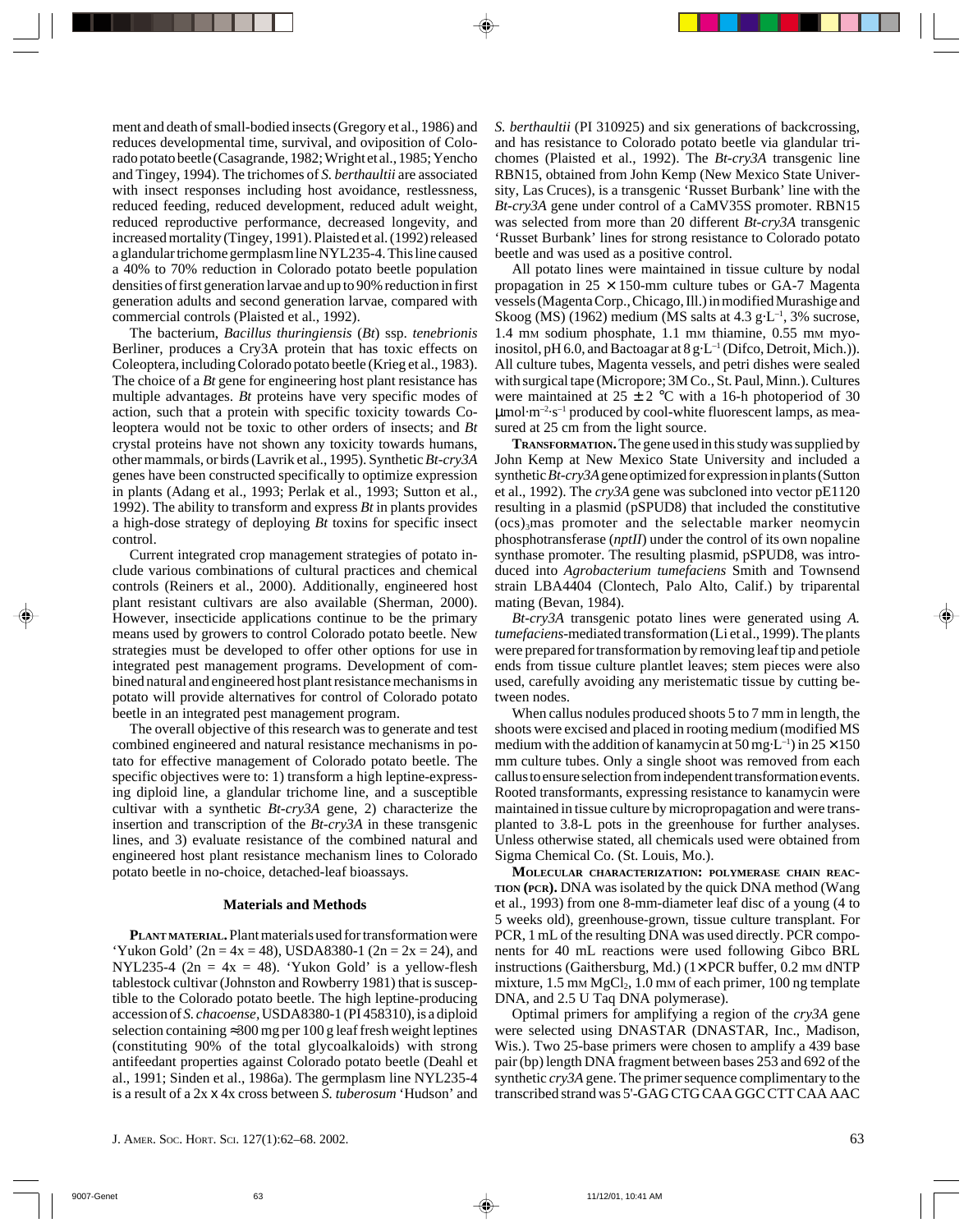AAT-3'. The second primer was complimentary to the nontranscribed strand and had a sequence of 5'-TCT AGC ACG GTA AGG GTC ATC TCT-3'.

PCR amplification conditions were as follows: initial denaturation at 94 °C for 5 min, 30 cycles of denaturation at 94 °C for 1 min, annealing at 60 °C for 1 min, and primer extension at 72 °C for 2 min, and a final extension at 72 °C for 5 min. The reactions were held at 4 °C before being analyzed. Reaction products were electrophoresed on a 1% (w/v) agarose gel (Boeringer Mannheim, Indianapolis, Ind.) containing ethidium bromide at  $0.5$  mg·mL<sup>-1</sup> in  $1\times$  Tris-acetate/EDTA (pH 8.0) buffer at 80 mV for 1.5 to 2 h (Sambrook et al., 1989) and viewed under ultraviolet light (254 nm).

**SOUTHERN ANALYSIS.** Total plant genomic DNA was extracted from the fresh leaf tissue (2 g) of greenhouse-grown tissue culture transplants using the cetyltrimethylammonium bromide (CTAB) extraction protocol (Saghai-Maroof et al., 1984), modified by adding 2% beta-mercaptoethanol to the extraction buffer. The DNA was quantified using a miniflourometer (model TKO100; Hoeffer Scientific, San Fernado, Calif.).

To confirm *Bt-cry3A* insertion, DNA (20 mg) was digested with *EcoRI* and *BamHI* restriction enzymes (Gibco BRL). To determine the number of *Bt-cry3A* gene insertion events, the DNA was digested with *XbaI*. Agarose-gel electrophoresis, Southern blotting, membrane hybridization, and detection was performed as per Li et al. (1999), with the exception of the *cry3A* RNA probe, which was made by in vitro SP6 RNA polymerase transcription of the *cry3A* gene cut from pSP73 with *BamHI* as per manufacturer's instructions (Boeringer Mannheim).

**NORTHERN ANALYSIS.** The 100 mg leaf samples from greenhouse grown transplants were placed in 1.5-mL Eppendorf tubes, frozen in liquid nitrogen, and stored at –80 °C until total plant RNA was extracted using the Qiagen RNeasy Plant Total RNA Kit (Qiagen, Chatsworth, Calif.). RNA quantification and purity were determined by measuring the absorbance of the sample at 260 and 280 nm. Total RNA was electrophoresed, blotted, hybridized, and detected as per Li et al. (1999).

**DOUBLE-ANTIBODY SANDWICH ENZYME-LINKED IMMUNOSORBANT ASSAY (DAS-ELISA).** *Bt-cry3A* protein was quantified in the transgenic lines using a DAS-ELISA test system (Agdia Inc, Elkhart, Ind.). The manufacturers' instructions were used with the following specifications. Leaf tissue (75 mg) from fieldgrown plants was ground in 750 mL of extraction buffer in an Eppendorf tube using a disposable pestle attached to a mounted drill before being adjusted to a final dilution of 1:500 (w/v). The extracts were incubated with the enzyme conjugate for 1.25 h. Absorbance was detected at 405 nm after 60 min incubation with the PNP substrate using an automated microplate reader (model EL311S; Bio-tek Instruments, Inc., Winooski, Vt.).

**DETACHED-LEAF BIOASSAYS.** A Colorado potato beetle strain was collected originally from Long Island, N.Y. and has been maintained in culture for use in laboratory bioassays. All Colorado potato beetle stages were fed nontransgenic potato foliar tissue from various commercial cultivars grown in the greenhouse under a 16-h photoperiod. The beetle colony was maintained with a 16-h photoperiod at  $25 \pm 2$  °C using 25 µmol·m<sup>-2</sup>·s<sup>-1</sup> provided by cool-white fluorescent lamps or high-sodium greenhouse lights, as measured at 70 cm from the light source.

No-choice, detached-leaf bioassays of the plants confirmed previously to contain the *Bt-cry3A* gene were conducted to determine biological activity of the transgene. Young, fully expanded leaves of similar age and size were removed from greenhouse transplants. The petiole of each leaf was wrapped in a small piece of cotton and placed into a 3.5 mL vial of distilled water. This detached-leaf was placed on 90 mm Whatman filter paper in a covered  $20 \times 100$  mm polystyrene petri dish. Egg masses designated for bioassay use were maintained at 10 °C for 0 to 5 d until enough were collected for a single round of bioassays. Only first instars that hatched on the same day and had no prior feeding were used for detached-leaf bioassays. Ten first instars from a compiled randomized sample were gently transferred to each leaf using a fine-tipped paintbrush that was moistened with water. Detached-leaf bioassays were maintained at  $25 \pm 2$  °C with constant light of  $25 \mu$ mol·m<sup>-2</sup>·s<sup>-1</sup> provided by cool-white fluorescent lamps. The detached-leaf bioassays were conducted as a completely randomized design consisting of two replications.

A visual estimation of percentage defoliation, insect mortality, and the developmental stages (instars) of the larvae were recorded after 4 d. Percentage defoliation was determined by visually estimating the percentage of the entire leaf area that was consumed by the larvae. For lines that had very little feeding, the following criterion were used: no signs of any feeding  $= 0.0\%$ ; very little sampling of leaf tissue, feeding not progressing entirely through the leaf  $= 0.5\%$ ; sampling of leaf tissue resulting in pinhole feeding that did not progress beyond 1 mm feeding diameter  $= 1.0\%$  defoliation. Percentage mortality was calculated as the number of dead or absent larvae divided by 10 and multiplied by 100%. Larvae were considered dead if no movement was observed after being gently touched with a fine-tipped paint brush.

Percentage defoliation and percentage mortality data were arcsine transformed before analysis of variance was performed. Mean comparisons were accomplished using Fisher's protected least significant difference (LSD,  $P = 0.05$ ) in the general linear models procedure of SAS (SAS Inst., Inc., 1998). Reported means were retransformed into percentages.

### **Results and Discussion**

**TRANSFORMATION.** *Agrobacterium*-mediated transformation of the three lines used in this study was effective in producing *Btcry3A* transgenic potato lines. The number of shoots emerging from any one callus ranged from 0 to 30, although only a single shoot was removed from each callus to select for independent transformation events.

Successful shoot regeneration appeared to be genotype dependent. Between 103 and 143 d after cocultivation, 27 shoots were removed from 46 'Yukon Gold' explants and 96.3% of the shoots rooted in the presence of kanamycin at 50 mg·L<sup>-1</sup>. The USDA8380-1 line produced 28 independent shoots from 37 explants between 93 and 125 d post co-cultivation with Agrobacterium. Of these 28 shoots, 89.3% rooted in MS medium with kanamycin at 50 mg·L– <sup>1</sup>. NYL235-4 produced the fewest shoots (eight) from 53 explants between 93 and 105 d after exposure to Agrobacterium, and only three (37.5%) rooted in the presence of kanamycin. Transformation of USDA8380-1 and NYL235-4 has been reported previously (Douches et al., 1998), and similar difficulties in transforming and regenerating shoots from NYL235-4 with a low frequency (33%) of recovered shoots rooting in kanamycin medium were observed.

**MOLECULAR CHARACTERIZATION.**Nearly all (88%) of the rooted 'Yukon Gold', 56% of the rooted USDA8380-1, and all of the rooted NYL235-4 lines were PCR positive following DNA amplification of the 439 bp *Bt-cry3A* fragment. Ten PCR-positive, phenotypically normal, *Bt-cry3A* transgenic lines selected from both USDA8380-1 and 'Yukon Gold', as well as all three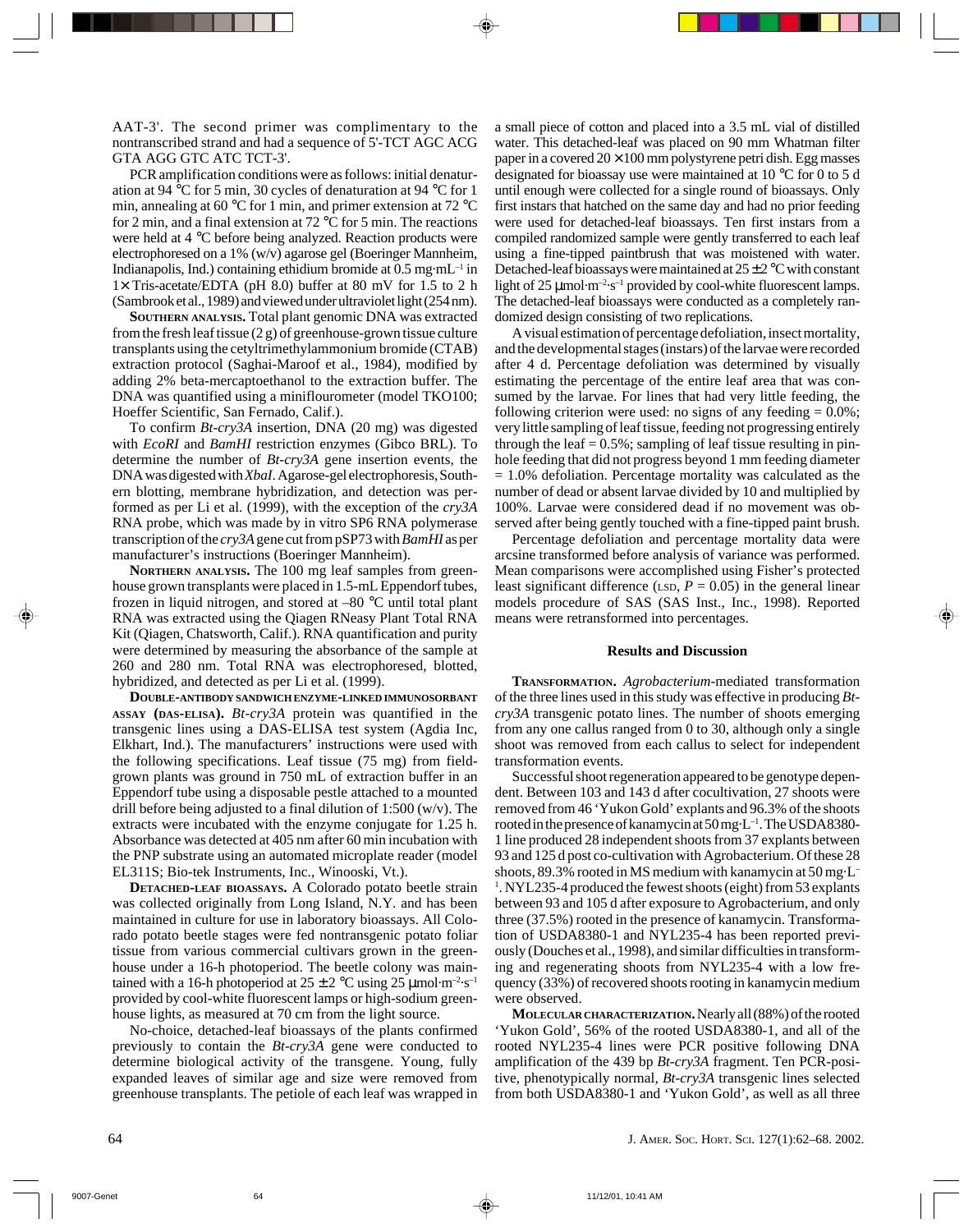NYL235-4 transgenics were analyzed via Southern and northern blotting and detached-leaf bioassays.

All selected lines were confirmed via PCR to contain the *Btcry3A* gene (exemplary PCR results shown for USDA8380-1 transgenic lines in Fig. 1A, data not illustrated for 'Yukon Gold' or NYL235-4 transgenic lines). Southern blotting showed that the number of inserted gene copies (copy number) per transgenic potato line varied between one and three (exemplary Southern analysis shown for USDA8380-1 transgenic lines in Fig. 1B, data not illustrated for 'Yukon Gold' or NYL235-4 transgenic lines). Transformation of similar potato lines with a *Bt-cry5* gene resulted in plants with copy numbers ranging from one to three as well (Douches et al., 1998). Jelenkovic et al. (1998), using the same synthetic *Bt-cry3A* gene, reported that most transgenic *Btcry3A* eggplant (*Solanum melongena* L.) lines regenerated had one or two gene inserts, although as many as five copies were noted in a single plant.

In general, the *Bt-cry3A* transgenic lines transcribed similar levels of *Bt-cry3A* mRNA, as determined by comparing the relative amounts of 18S rRNA (exemplary northern analysis shown for USDA8380-1 transgenic lines in Fig. 2, data not illustrated for 'Yukon Gold' or NYL235-4 transgenic lines). One exception was YGc3.15, which had a similar amount of 18S rRNA compared to the other transgenic lines, however, lower *Btcry3A* mRNA (data not illustrated). YGc3.15 was not significantly different from the other 'Yukon Gold'*Bt-cry3A* transgenic lines for percentage defoliation or mortality in Colorado potato beetle detached-leaf bioassays (Table 1). The *Bt-cry5* mRNA levels of transgenic potato lines developed by Douches et al. (1998) were similar to each other for all but one transgenic line, which also caused the lowest level of mortality in potato tuber moth bioassays. Adang et al. (1993) observed relative differences among the *Bt-cry3A* transgenic lines for mRNA amounts and this



correlated to the relative differences they observed for protein toxin levels and Colorado potato beetle larval weight bioassay results. They also found that Cry3A protein levels were a good indicator of relative efficacy, and mRNA levels were a good (but not absolute) indicator of relative protein amount. A positive correlation between resistance to Colorado potato beetle and *Btcry3A* mRNA expression has also been reported in eggplant (Jelenkovic et al., 1998).

Cry3A protein content in the transgenic lines ranged from 0.4 to 1.0 µg·mg–1 fresh leaf tissue as determined by DAS-ELISA. All transgenic lines were significantly less than RBN15, with 1.5 µg·mg–1 fresh leaf tissue. However, resistance of these lines was not significantly different from RBN15.

We chose the (ocs)<sub>3</sub>mas promoter because the transient *gus* expression was reported to be 156-fold greater than the Cauliflower Mosaic Virus 35S (CaMV35S) promoter (Ni et al., 1995).

It was unexpected to discover lower Cry3A protein levels in our  $Bt$ -*cry3A* transgenic lines under the control of the  $(ocs)_{3}$ mas promoter compared to the levels of Cry3A protein produced by the same gene under control of the CaMV35S promoter found in RBN15. However, RBN15 was selected from more than 20 different *Bt-cry3A* transgenic 'Russet Burbank' lines for strong resistance to Colorado potato beetle.

**DETACHED-LEAF BIOASSAYS.** The *Bt-cry3A* transgenic potato lines showed 0.1% to 1.9% defoliation by first instar Colorado potato beetles in no-choice, detached-leaf bioassays, regardless of the source potato line (Table 1). The nontransformed 'Yukon Gold' control suffered 32.3% defoliation. The 'Yukon Gold' transgenic lines had 0.9% to 1.9% defoliation. The nontransformed USDA8380-1 had only 3.0% defoliation, further demonstrating natural host plant resistance of leptines against Colorado potato beetle. The USDA8380-1 *Bt-cry3A* transgenic lines had only 0.1% to 0.7% mean percentage defoliation, and all but two had significantly lower defoliation than the nontransformed USDA8380-1. The nontransformed NYL235-4 had 32.9% defoliation compared to the *Bt-cry3A* transgenic lines from NYL235- 4 with between 0.6% and 1.1% defoliation. The positive control RBN15 had 1.0% defoliation.



Fig. 1. (**A**) Southern analysis of total plant DNA from *Bt-cry3A* transgenic lines (designated c3.xx) digested with *EcoRI* and *BamHI* and hybridized with a *cry3A* RNA probe (the resulting digested *cry3A* DNA fragment is a 1540 bp fragment of the 1790 bp gene) and (**B**) Southern analysis of total plant DNA from *Btcry3A* transgenic lines digested with *XbaI* and hybridized with a *cry3A* RNA probe. USDA8380-1 is a high leptine diploid. The *cry3A* plasmid, pSPUD8, was also digested. Exemplary Southern analysis is shown for USDA8380-1 transgenic lines. However, data are not illustrated for 'Yukon Gold' or NYL235-4 transgenic lines.

Fig. 2. (**A**) Northern analysis of total plant RNA from *Bt-cry3A* transgenic lines (designated c3.xx) hybridized with a *cry3A* RNA probe and (**B**) the same membrane rehybridized with an 18S ribosomal RNA probe. USDA8380-1 is a high leptine diploid. RBN15 is a *Bt-cry3A-*positive line. Exemplary northern analysis is shown for USDA8380-1 transgenic lines. However, data are not illustrated for 'Yukon Gold' or NYL235-4 transgenic lines. Amounts of RNA loaded in the gel varied, as noted by the differences in the amount of 18S RNA; in this gel 80c3.07 had very little RNA loaded, accounting for lack of the *cry3A* band presence.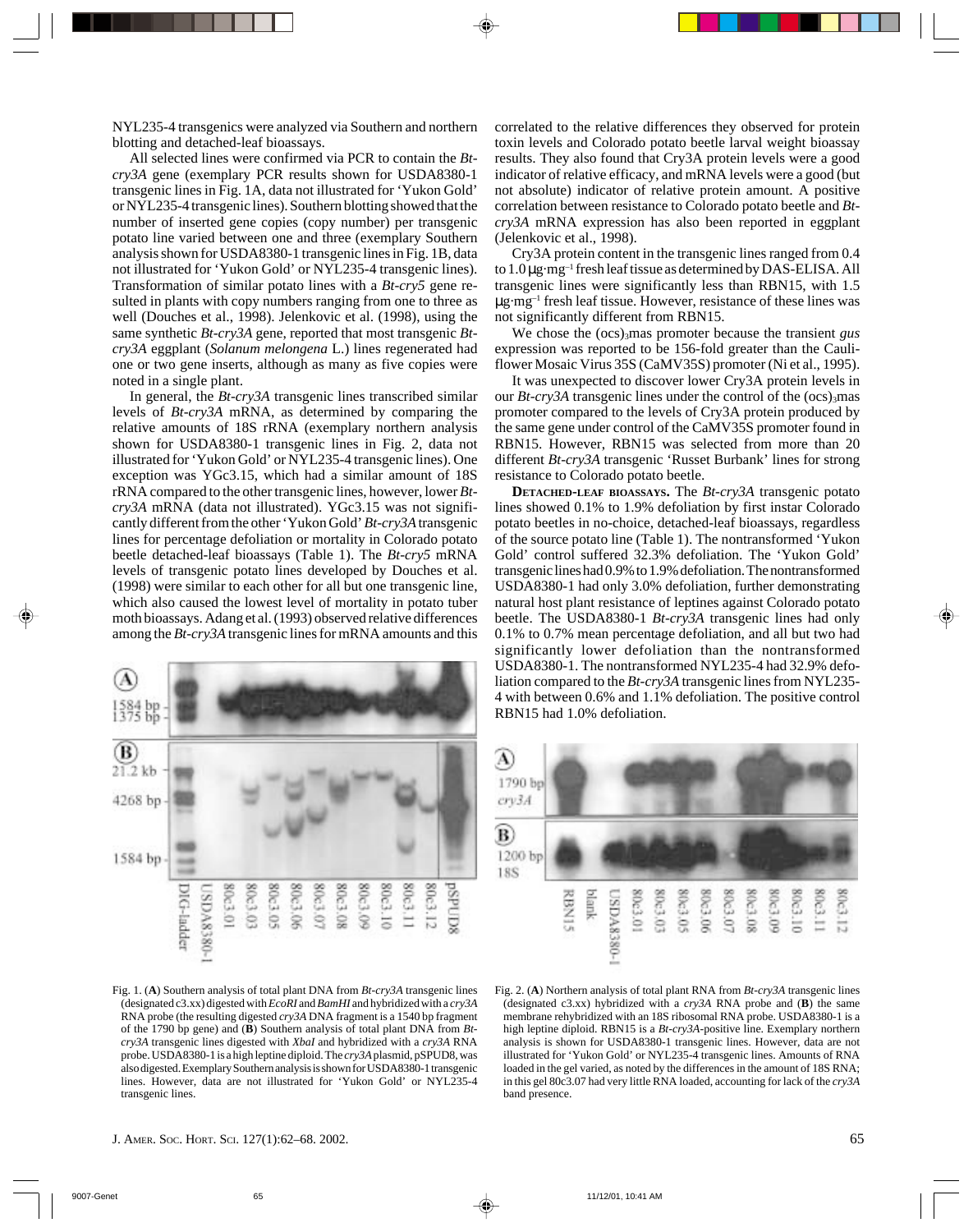The NYL235-4 no-choice, detached-leaf bioassay results differed from earlier findings of Colorado potato beetle resistance for this line in the field (Plaisted et al., 1992). Percentage defoliation was relatively high (32.9%) and percentage mortality was low (16.4%) for NYL235-4 and neither was significantly different from the susceptible cultivar 'Yukon Gold'. Plaisted et al. (1992) reported field results for NYL235-4 demonstrating that Colorado potato beetle resistance was due to reduced egg laying and an increase in first and second instar mortality. In our nochoice detached-leaf bioassays, the egg laying preference was not tested and host plant properties did not reduce defoliation or increase mortality of first instars compared to nontrichome lines.

The observed lack of resistance of NYL235-4 in our detachedleaf bioassays may have resulted from differences between the Plaisted et al. (1992) study and our detached-leaf bioassays in trichome density and other related resistance factors. França and Tingey (1994b) showed that lower irradiances reduced type A and B trichome densities, volume of trichome exudate, and type A trichome phenolic oxidation activity in *S. berthaultii*. The plants used for bioassays in the present study were grown in the greenhouse, with lower irradiances than in the field. Furthermore, the larvae used in the detached-leaf bioassays were placed on the upper side of the leaf (lower trichome densities than the lower leaf surface), which differs from where eggs are usually laid on the

lower leaf surface of potato plants in the field. However, neonates feed on both sides of the leaf, eating entirely through the leaf, regardless of where they begin. Lack of resistance of NYL235-4 to Colorado potato beetle has also been observed in field studies in Michigan (Coombs et al., 1999).

Mean mortality after 4 d was much more variable, ranging from 0.0% to 98.9% between the *Bt-cry3A* transgenic lines (Table 1). Percentage mortality of the 'Yukon Gold' transgenics had the most variable response, 0.0% to 94.7% mortality, compared to 20% for the nontransformed 'Yukon Gold' control, while mortality for RBN15 was 97.4%. USDA8380-1 *Bt-cry3A* transgenic lines resulted in 50.0% to 97.4% mortality, compared with 32.2% mortality on the nontransformed control. *Bt-cry3A* NYL235-4 lines had significantly higher mortality (83.3% to 98.9%) than the NYL235-4 control (16.4%).

Results for percentage defoliation were much less variable than for percentage mortality. Although leaves sampled from plants were chosen to be of similar size and age, and larvae from a single hatch date were chosen randomly, environmental differences in both the plants and the insects could contribute to the variability seen in the mortality results. Some of this variability was due likely to the strict criterion for determining mortality; larvae were considered dead only if no movement occurred. Mortality from *Bt* can take several days and some larvae judged

Table 1. Mean percentage defoliation of detached-leaves and mean percentage mortality of first instar Colorado potato beetles feeding on detachedleaves obtained from combined natural and engineered insect resistant potato clones.

| Potato                  | Defoliation        | Mortality    | Host plant                           |
|-------------------------|--------------------|--------------|--------------------------------------|
| clone                   | (% )               | (% )         | resistance mechanism                 |
| USDA8380-1 <sup>z</sup> | 3.0 <sup>y</sup>   | $32.2$ defg  | Leptine glycoalkaloids               |
| 80c3A.01                | $0.7$ bcd          | 70.5 abcdef  | Leptine glycoalkaloids + $Bt$ -cry3A |
| 80c3A.03                | 0.1 <sub>d</sub>   | $50.0$ bcdef | Leptine glycoalkaloids + $Bt$ -cry3A |
| 80c3A.05                | $0.5$ cd           | 94.7 abc     | Leptine glycoalkaloids + $Bt$ -cry3A |
| 80c3A.06                | $0.7$ bcd          | 55.0 abcdef  | Leptine glycoalkaloids + $Bt$ -cry3A |
| 80c3A.07                | $0.5$ cd           | 76.7 abcde   | Leptine glycoalkaloids + $Bt$ -cry3A |
| 80c3A.08                | 0.1 <sub>d</sub>   | 65.1 abcdef  | Leptine glycoalkaloids + $Bt$ -cry3A |
| 80c3A.09                | 0.1 <sub>d</sub>   | 65.1 abcdef  | Leptine glycoalkaloids + $Bt$ -cry3A |
| 80c3A.10                | 0.1 <sub>d</sub>   | 65.1 abcdef  | Leptine glycoalkaloids + $Bt$ -cry3A |
| 80c3A.11                | 0.1 <sub>d</sub>   | 55.0 abcdef  | Leptine glycoalkaloids + $Bt$ -cry3A |
| 80c3A.12                | 0.1 <sub>d</sub>   | 97.4 ab      | Leptine glycoalkaloids + $Bt$ -cry3A |
| $NYL235-4x$             | 32.9 a             | $16.4$ fg    | Glandular trichomes                  |
| L235c3A.2               | $1.1$ bcd          | 83.3 abcd    | Glandular trichomes + $Bt$ -cry3A    |
| L235c3A.3               | $0.6$ bcd          | 97.6 a       | Glandular trichomes + $Bt$ -cry3A    |
| L235c3A.5               | $0.8$ bcd          | 98.9 a       | Glandular trichomes + $Bt$ - $cry3A$ |
| Yukon Gold <sup>w</sup> | 32.3 a             | $20.0$ efg   | Susceptible control                  |
| YGc3A.01                | 1.9 <sub>bc</sub>  | $29.5$ defg  | $Bt$ - $cry3A$                       |
| YGc3A.03                | 1.0 <sub>bcd</sub> | 18.4 efg     | $Bt$ - $cry3A$                       |
| YGc3A.04                | 1.7 bcd            | 50.0 bcdef   | $Bt$ - $cry3A$                       |
| YGc3A.06                | $1.7$ bcd          | 0.0 g        | $Bt$ - $cry3A$                       |
| YGc3A.12                | $0.9$ bcd          | 72.4 abcdef  | $Bt$ - $cry3A$                       |
| YGc3A.13                | 1.0 <sub>bcd</sub> | 94.7 abc     | $Bt$ - $cry3A$                       |
| YGc3A.15                | $1.5$ bcd          | $90.0$ abc   | $Bt$ - $cry3A$                       |
| YGc3A.17                | 1.0 <sub>bcd</sub> | 94.7 abc     | $Bt$ - $cry3A$                       |
| YGc3A.19                | $1.5$ bcd          | 85.4 abcd    | Bt-cry3A                             |
| YGc3A.21                | 1.0 <sub>bcd</sub> | 44.8 cdef    | $Bt$ - $cry3A$                       |
| RBN15                   | 1.0 <sub>bcd</sub> | 97.4 ab      | $Bt$ - $cry3A$                       |
| $\mathrm{LSD}_{0.05}$   | 1.0                | 34.6         |                                      |

z The high leptine glycoalkaloid potato clone USDA8380-1 and *Bt-cry3A* transgenics (80c3A.xx).

<sup>y</sup>Mean separation within columns by Fisher's protected LSD,  $P = 0.05$ .

xThe glandular trichome potato clone NYL235-4 and *Bt-cry3A* transgenics (L235c3A.x).

wThe potato cultivar 'Yukon Gold' and *Bt-cry3A* transgenics (YGc3A.xx).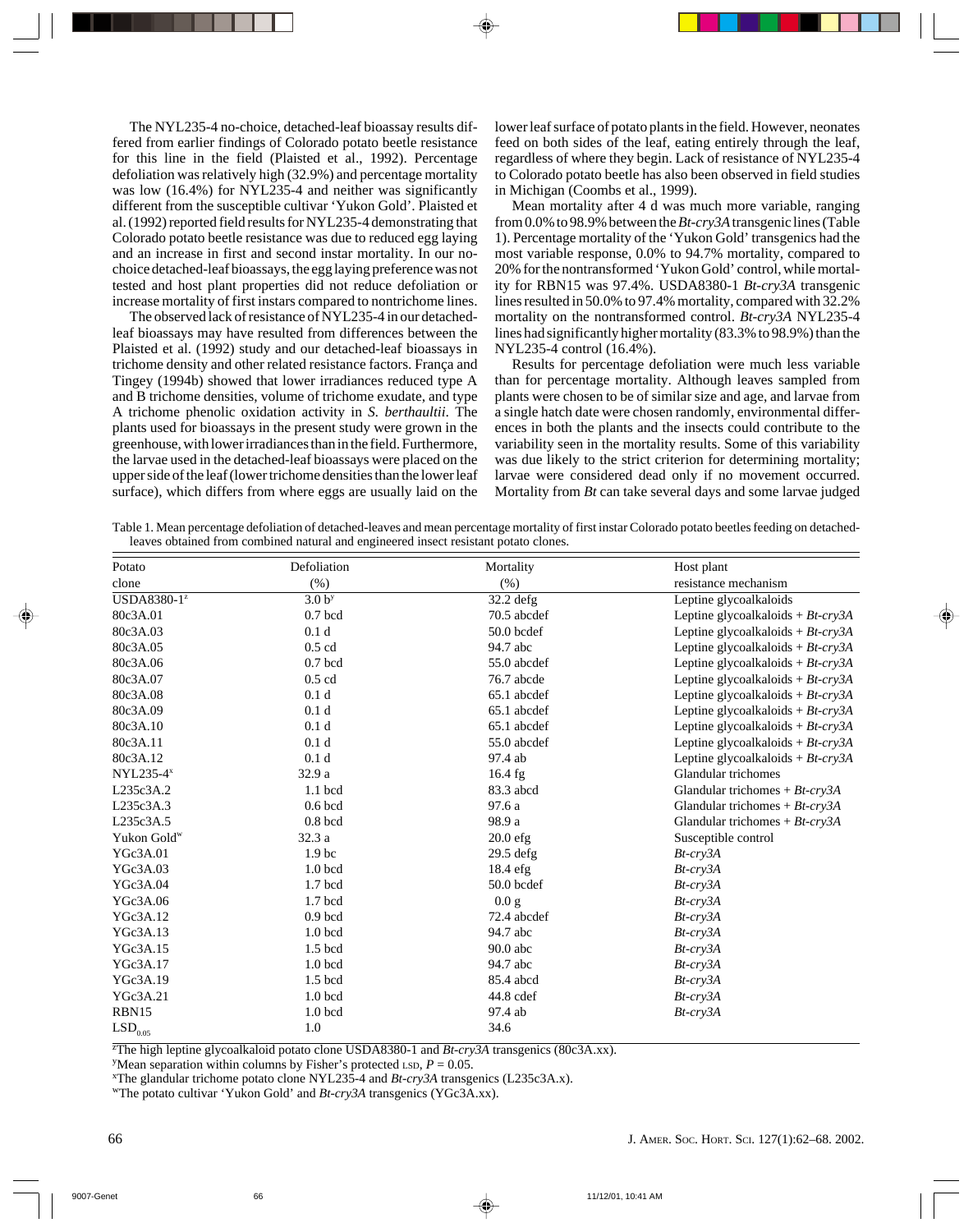to be 'alive' in this study may have died later. Extended bioassay periods would likely better differentiate mortality and insect developmental differences among the different transgenic lines.

**COMBINING HOST PLANT RESISTANCE MECHANISMS.** Use of combined resistance mechanisms in a single deployable unit has been suggested as a strategy for delaying development of insect adaptation to host plant resistance mechanisms, especially *Bt-*based resistance (Gould, 1986, 1988, 1998; Gould et al., 1994; McGaughey and Whalon, 1992; McGaughey et al., 1998; and Tabashnik, 1994). Our strategy was to combine natural (leptine glycoalkaloids and glandular trichomes) and engineered (*Btcry3A*) host plant resistance mechanisms.

The strong antifeedant properties of leptine glycoalkaloids found in a few accessions of *S. chacoense* confer natural host plant resistance against Colorado potato beetle (Sinden et al., 1980, 1986a, 1986b; Stürckow and Löw, 1961; Tingey, 1984; Tingey et al., 1984). Although the mode of action of leptines is not understood thoroughly, solanaceous glycoalkaloids and alkaloids inhibit acetyl cholinesterase (Bushway et al., 1987), and disrupt membranes by lysis of sterol-containing liposomes (reviewed in Lawson et al., 1993). The Colorado potato beetle adapts readily to chemical insecticides with similar modes of action to the proposed glycoalkaloid function (Forgash, 1985). Additionally, DDT-resistant Colorado potato beetles were more resistant to leptines than susceptible beetles (Stürckow and Löw, 1961). These issues should be evaluated before leptine-based resistant potato lines are deployed.

The percentage defoliation results from the detached-leaf bioassays for the combination of  $Bt$  + leptines suggest that the amount of feeding by first instar Colorado potato beetles is reduced significantly in some transgenic lines compared to leptines alone (Table 1). However, these differences were not evident in the mortality results, comparing leptines with  $Bt$  + leptines. Further experiments may indicate whether host plant resistance combination is more effective than either alone, and more importantly, whether the combination is more durable.

Early reports by Groden and Casagrande (1986) suggested that the Colorado potato beetle could overcome the resistance of *Solanum berthaultii* within two to three generations. More recent studies (França et al., 1994; Pelletier and Smilowitz, 1991) report that adaptation of Colorado potato beetle to *S. berthaultii* is possible, but it would most likely occur much more slowly than suggested previously. França et al. (1994) also noted that it is important to consider the regional genetic dynamics of different Colorado potato beetle populations and the underlying differences in resistance mechanisms of different *S. berthaultii* clones. The complexity of the interactions between glandular trichomes and the responses of Colorado potato beetle suggest that for adaptation to occur, Colorado potato beetles may have to overcome a variety of behavioral, developmental, and metabolic factors elicited by *S. berthaultii* against both Colorado potato beetle adults and larvae (França and Tingey, 1994a).

Glandular trichomes combined with *Bt* in a single cultivar may be an important host plant resistance strategy for broad-spectrum insect control in potato production. Glandular trichomes may not be as effective in full scale commercial plots for controlling Colorado potato beetle; however, in the combined  $Bt +$  glandular trichome resistance potato cultivar, *Bt* may provide effective control of the Colorado potato beetle and the glandular trichomes would confer resistance to other small-bodied insects such as aphids and leaf-hoppers.

The present study is the first report of combining natural and

engineered resistance mechanisms in potato for control of Colorado potato beetle. Whalon et al. (1993) has shown that Colorado potato beetle can adapt to *Bt* in the laboratory, and the severe selection pressure applied by use of *Bt* potatoes in the field will likely eventually lead to adaptation by the Colorado potato beetle to *Bt*. Genetic engineering and the availability of natural resistance mechanisms of potato provide the ability to readily pyramid host plant resistance factors with different mechanisms in potato.

#### **Literature Cited**

- Adang, M.J., M.S. Brody, G. Cardineau, N. Eagan, R.T. Roush, C.K. Shewmaker, A. Jones, J.V. Oakes, and K.E. McBride. 1993. The reconstruction and expression of a *Bacillus thuringiensis cry3A* gene in protoplasts and potato plants. Plant Mol. Biol. 21:1131–1145.
- Bevan, M. 1984. Binary *Agrobacterium* vectors for plant transformation. Nucleic Acids Res. 12:8711–8721.
- Bushway, R.J., S.A. Savage, and B.S. Ferguson. 1987. Inhibition of acetyl cholinesterase by solanaceous glycoalkaloids and alkaloids. Amer. Potato J. 64:409–413.
- Casagrande, R.A. 1982. Colorado potato beetle resistance in a wild potato, *Solanum berthaultii*. J. Economic Entomol. 75:368–372.
- Coombs, J., D. Douches, W. Li, E. Grafius, and W. Pett. 1999. Field evaluation of potato resistance mechanisms for control of Colorado potato beetle. Amer. J. Potato Res. 76:366–367 (abstr.).
- Deahl, K.L., W.W. Cantelo, S.L. Sinden, and L.L. Sanford. 1991. The effect of light intensity on Colorado potato beetle resistance and foliar glycoalkaloid concentration of four *Solanum chacoense* clones. Amer. Potato J. 68:659–666.
- Douches, D.S., A.L. Westedt, K. Zarka, B. Schroeter, and E.J. Grafius. 1998. Potato transformation to combine natural and engineered resistance for controlling tuber moth. HortScience 33:1053–1056.
- Forgash, A.J. 1985. Insecticide resistance in the Colorado potato beetle, p. 33–52. In: D.N. Ferro and R.H. Voss (eds.). Proc. Symp. of the Colorado potato beetle. XVII<sup>th</sup> Intl. Congr. Entomol. Mass. Agr. Expt. Sta. Bul. 704.
- França, F.H., R.L. Plaisted, R.T. Roush, S. Via, and W.M. Tingey. 1994. Selection response of the Colorado potato beetle for adaptation to the resistant potato, *Solanum berthaultii*. Entmologia Experimentalis et Applicata 73:101–109.
- França, F.H. and W.M. Tingey. 1994a. *Solanum berthaultii* Hawkes affects the digestive system, fat body and ovaries of the Colorado potato beetle. Amer. Potato J. 71:405–410.
- França, F.H. and W.M. Tingey. 1994b. Influence of light level on performance of the Colorado potato beetle on *Solanum tuberosum* L. and on resistance expression in *Solanum berthaultii* Hawkes. J. Amer. Soc. Hort. Sci. 119:915–919.
- Gould, F. 1986. Simulation models for predicting durability of insectresistant germ plasm: A deterministic diploid, two-locus model. Environ. Entomol. 15:1–10.
- Gould, F. 1988. Evolutionary biology and genetically engineered crops. BioScience 1:26–33.
- Gould, F. 1998. Sustainability of transgenic insecticidal cultivars: Integrated pest genetics and ecology. Annu. Rev. Entomol. 43:701–726.
- Gould, F., P. Follett, B. Nault, and G.G. Kennedy. 1994. Resistance management strategies for transgenic potato plants, p. 255–277. In: G.W. Zehnder, M.L. Powelson, R.K. Jansson, and K.V. Raman (eds.). Advances in potato pest biology and management. APS Press, St. Paul, Minn.
- Grafius, E.J. and B.A. Bishop. 1996. Resistance to imidacloprid in Colorado potato beetles from Michigan. Resistant Pest Mgt. 8:21–25.
- Gregory, P., W.M. Tingey, D.A. Ave, and P.Y. Bouthyette. 1986. Potato glandular trichomes: A physicochemical defense mechanism against insects, p. 160–167. In: M.B. Green and P.A. Hedin (eds.). Natural resistance of plant pests. Amer. Chem. Soc. Symp. Ser. 296. ACS Books, Wash., D.C.
- Groden, E. and R.A. Casagrande. 1986. Population dynamics of the Colorado potato beetle, *Leptinotarsa decemlineata* (Coleoptera: